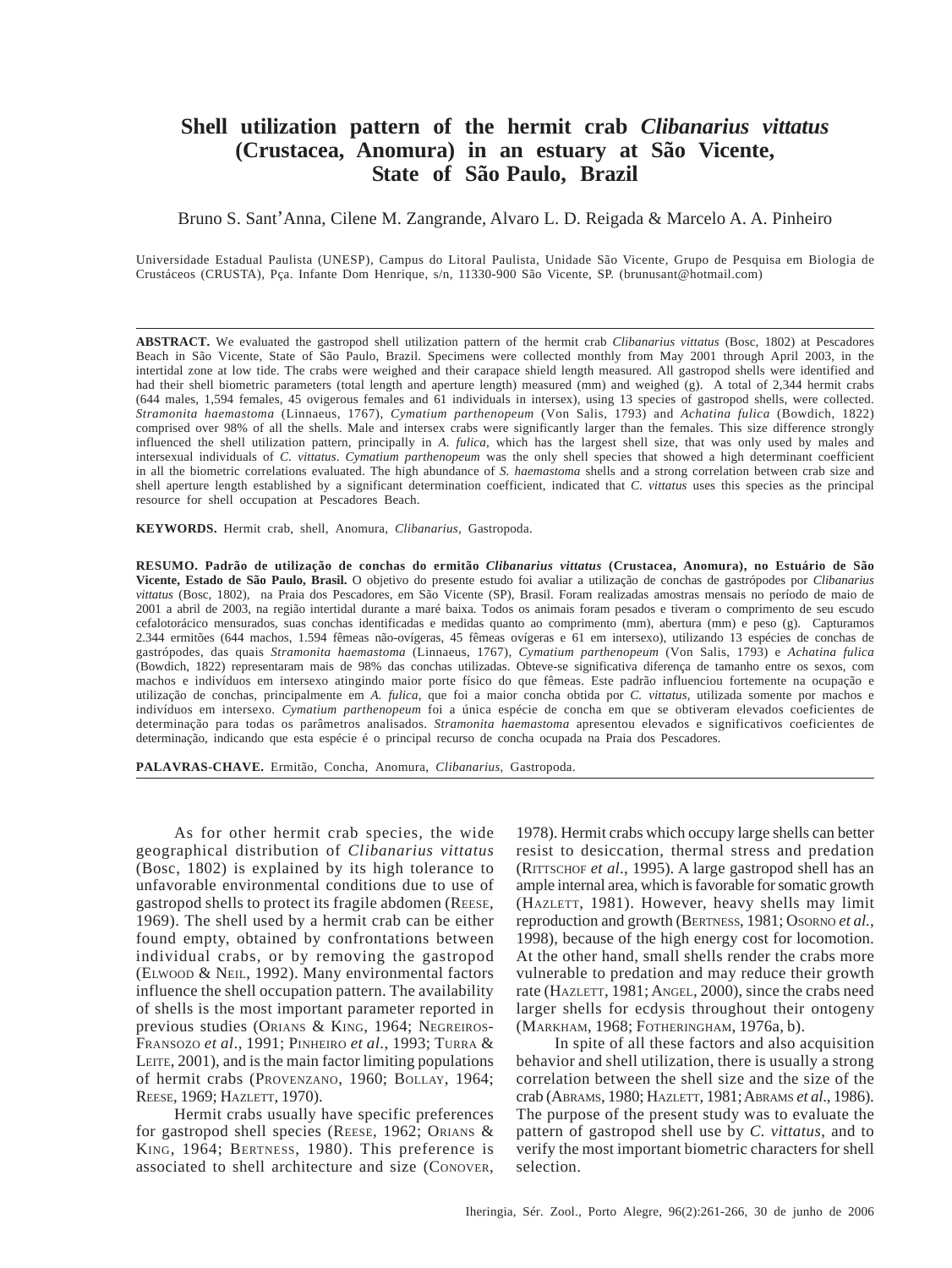### **MATERIAL AND METHODS**

Pescadores Beach (23º58'21''S; 46º23'35''W), located in the estuarine channel of São Vicente, State of São Paulo, Brazil, harbors a diverse marine fauna, composed of molluscs, macroalgae and benthic crustaceans in the intertidal zone.

The hermit crabs were handly captured during low tide, from May 2001 to April 2003. Two people collected the crabs, monthly, for ten minutes; this time was established to standardize the capture effort throughout the period of study. Water salinity (‰) was measured every month.

In the laboratory, the specimens were identified according to MELO (1999), and the gastropod shells according to RIOS (1994). The crabs with their gastropod shells were stored frozen until analysis. The crabs and shells were measured using a vernier caliper, to the nearest 0.01 mm. The carapace shield length (CSL) was recorded from the tip of the rostrum to the midpoint of the cervical groove. The shell total length (SL) and aperture length (AL) were also measured. In the second year of the study, the hermit crab weight (HW) and their shell wet weight (WW) were determined in a precision balance (0.01 g); after oven-drying at 60 °C for 24 h, the shells were weighed again to record the dry weight (DW).

The shell utilization pattern in individual groups of *C. vittatus* (males, females, ovigerous females and intersexual specimens) was analyzed by the relative frequency in 1 mm size-classes (STURGES, 1926).

The shell variables SL, AL, WW and DW were considered dependent and were correlated with hermit crab morphometric variables (CSL and HW), taken as independent variables. The empirical points of these biometric relationships were submitted to regression analyses by the power function ( $y = ax^b$ ), with the best fit expressed by the determination coefficient  $(r^2)$ .

 The hermit crab shield length data were submitted to a Kruskal-Wallis test, a non-parametric method that is not dependent of the normal distribution, according to SOKAL & ROHLF (1995), at a 5% significance level, to identify any possible difference in size between sexes.

## **RESULTS**

A total of 2,344 hermit crabs were analyzed: 644 males, 1,594 females, 45 ovigerous females and 61 intersex individuals. The crabs occupied shells of 13 gastropod species: *Stramonita haemastoma* (Linnaeus, 1767), *Cymatium parthenopeum* (Von Salis, 1793), *Achatina fulica* (Bowdich, 1822)*, Dorsanum moniliferum* (Valenciennes, 1834), *Polinices hepaticus* (Roding, 1798), *Olivancillaria urceus* (Roding, 1798), *Buccinanops gradatum* (Deshayes, 1844)*, Nassarius vibex* (Say, 1822), *Leucozonia nassa* (Gmelin, 1791), *Tegula viridula* (Gmelin, 1791), *Cerithium atratum* (Born, 1778), *Pisania pusio* (Linnaeus, 1758) and *Phalium granulatum* (Born, 1778) (Tab. I).

Shells of *S. haemastoma* showed the highest percentage of occupation by crabs in all size classes, except in the first class (2.5-3.5 mm), probably due to the low number of individuals collected (Fig. 1). The

gastropod shells had peculiar biometric characteristics (Tab. II), with similar weight and size in some species (e.g., *C. parthenopeum* and *A. fulica*). However, the aperture length was different, and was high in *A. fulica,* corresponding to the larger shell resource used by *C. vittatus*. Shells of this gastropod were only used by males and intersexual individuals, which were the largest specimens in this population (Fig. 2).

The figure 3 shows the regression analyses of biometric variables which correlate the shell aperture, length and weight to *C*. *vittatus* size and weight, respectively. The relationship of shell weight to hermit



Fig. 1. Use of shells of different gastropod species by hermit crabs *Clibanarius vittatus* (Bosc, 1802) of different size classes (CSL, carapace shield length) (Af, *Achatina fulica*; Cp, *Cymatium parthenopeum*; Dm, *Dorsanum moniliferum*; Ou, *Olivancillaria urceus*; Ph, *Polinices hepaticus*; Sh, *Stramonita haemastoma*; Others, assemblage of *Buccinanops gradatum*, *Cerithium atratum*, *Leucozonia nassa*, *Nassarius vibex*, *Phalium granulatum*, *Pisania pusio*, *Tegula viridula*). The number at the top of the bars corresponds to the number of individuals in each size class.



Fig. 2. Hermit crab size variation (CSL, carapace shield length) in the ten gastropod species with shells most commonly occupied by *Clibanarius vittatus* (Bosc, 1802) (Af, *Achatina fulica*; Bg, *Buccinanops gradatum*; Cp, *Cymatium parthenopeum*; Dm, *Dorsanum moniliferum*; Ln, *Leucozonia nassa*; Nv, *Nassarius vibex*; Ou, *Olivancillaria urceus*; Ph, *Polinices hepaticus*; Sh, *Stramonita haemastoma*; Tv, *Tegula viridula*).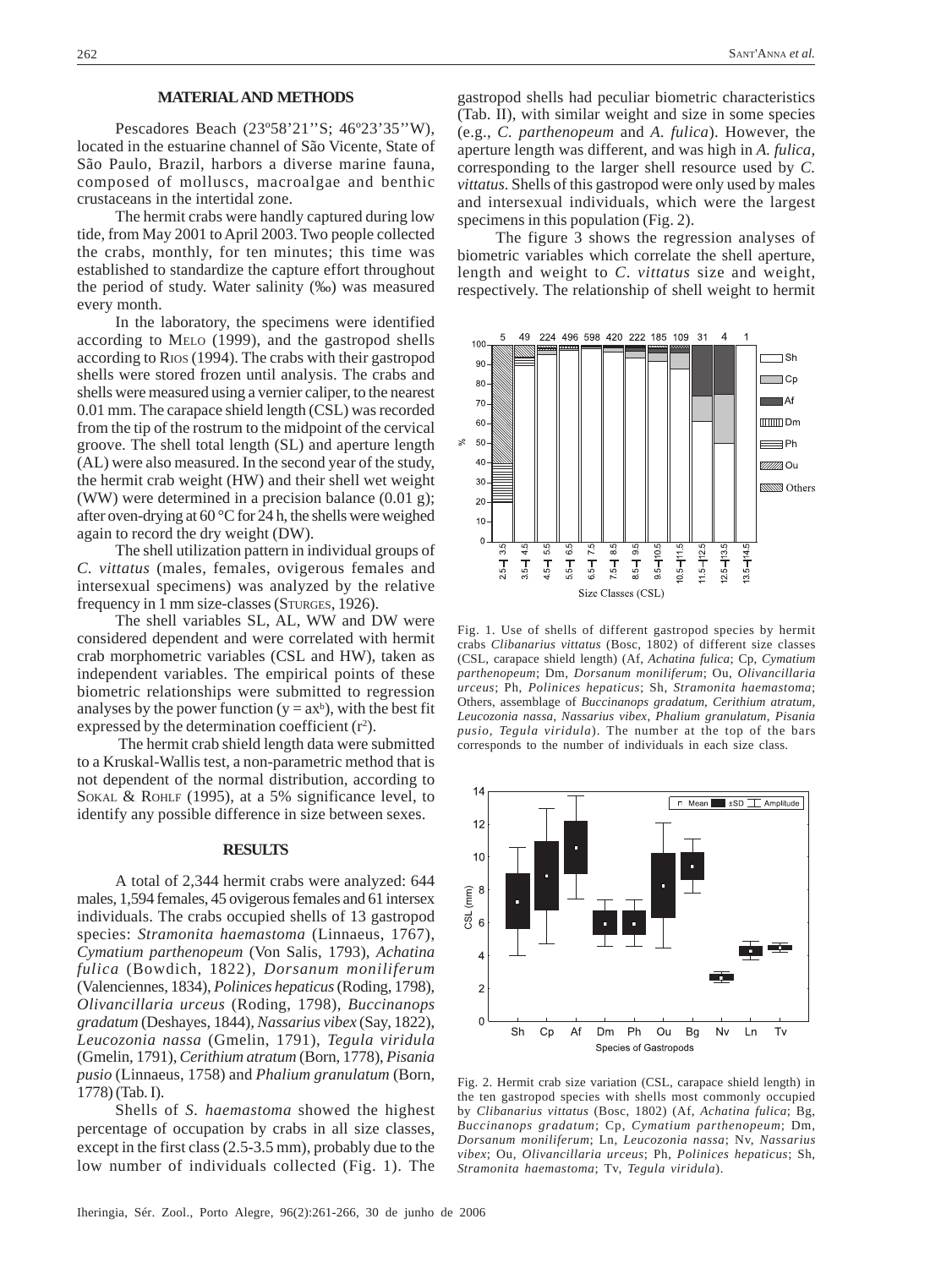

Fig. 3. Regression analyses between the biometric variables of gastropod shells utilized by *Clibanarius vittatus* (Bosc, 1802) (AL, aperture length; DW, dry weight; SL, total length and WW, wet weight) related to hermit crab sizes (CSL, carapace shield length and HW, weight).

| Table I. Gastropod shell occupation by Clibanarius vittatus (Bosc, 1802) group (F, females; INT, individuals in intersex; M, males; N, |  |  |  |  |  |  |
|----------------------------------------------------------------------------------------------------------------------------------------|--|--|--|--|--|--|
| number of individuals; OF, ovigerous females).                                                                                         |  |  |  |  |  |  |

|                       | M   |       | F              |       | OF |      | <b>INT</b> |      | <b>TOTAL</b>   |       |
|-----------------------|-----|-------|----------------|-------|----|------|------------|------|----------------|-------|
| Gastropod species     | N   | $\%$  | N              | $\%$  | N  | $\%$ | N          | $\%$ | N              | %     |
| Stramonita haemastoma | 582 | 24.83 | 1,552          | 66.21 | 44 | 1.88 | 55         | 2.35 | 2,233          | 95.26 |
| Cymatium parthenopeum | 27  | 1.15  | 20             | 0.85  |    |      | 3          | 0.13 | 50             | 2.13  |
| Achatina fulica       | 19  | 0.81  |                |       |    |      | 2          | 0.08 | 21             | 0.89  |
| Dorsanum moniliferum  |     | 0.04  | 8              | 0.34  |    | 0.04 |            |      | 10             | 0.43  |
| Polinices hepaticus   | 3   | 0.13  | 6              | 0.26  |    |      |            |      | 9              | 0.38  |
| Olivancillaria urceus | 6   | 0.26  |                | 0.04  |    |      |            |      | 7              | 0.30  |
| Buccinanops gradatum  | 3   | 0.13  |                |       |    |      |            | 0.04 | 4              | 0.17  |
| Nassarius vibex       |     |       | 3              | 0.13  |    |      |            |      | 3              | 0.13  |
| Leucozonia nassa      |     |       | 2              | 0.08  |    |      |            |      | $\overline{c}$ | 0.08  |
| Tegula viridula       |     |       | $\overline{c}$ | 0.08  |    |      |            |      | $\overline{2}$ | 0.08  |
| Cerithium atratum     |     | 0.04  |                |       |    |      |            |      |                | 0.05  |
| Pisania pusio         |     | 0.04  |                |       |    |      |            |      |                | 0.05  |
| Phalium granulatum    |     | 0.04  |                |       |    |      |            |      |                | 0.05  |
| Total                 | 644 | 27.47 | 1.594          | 67.99 | 45 | 1.92 | 61         | 2.60 | 2.344          | 100   |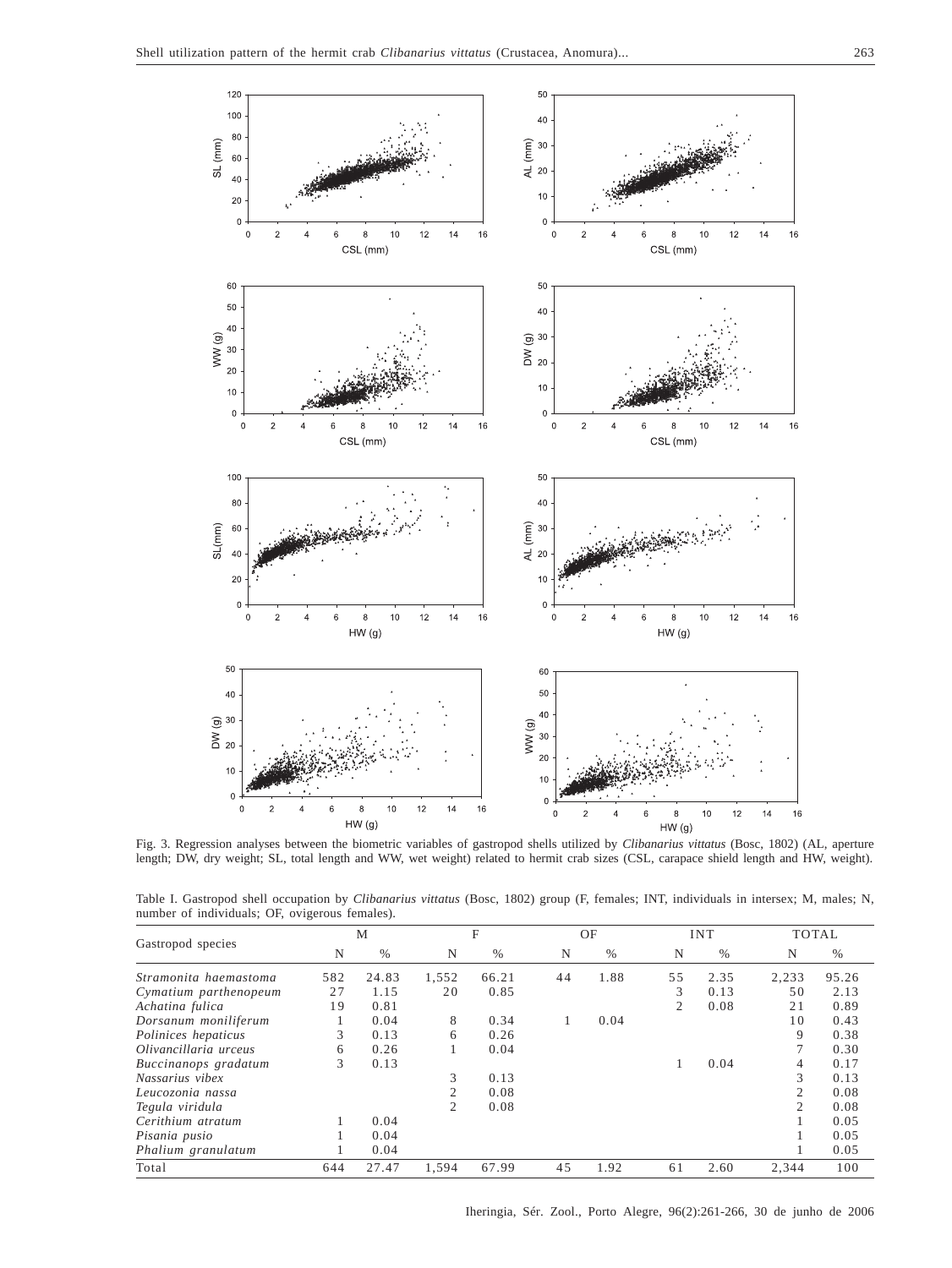crab biometric variables showed the lowest determination coefficient, except for *C*. *parthenopeum*, for which the coefficients were the highest  $-$  over 74%  $-$  of all the biometric relationships. In contrast, *A. fulica* coefficients were below 64% (Tab. III).

observed between sexes (*P*<0.05), but there was no difference between males and intersexual individuals (Tab. IV).

A significant hermit crab size difference was

The mean salinity throughout the period was  $28.42 \pm 4.50$  ‰. The monthly variation is shown in figure 4.

Table II. Biometric variables of gastropod shells utilized by *Clibanarius vittatus* (Bosc, 1802). ( $\bar{x} \pm$  sd, mean and standard deviation; AL, aperture length; DW, dry weight; N, number of shells measured; SL, total length; WW, wet weight).

| Species         | N              | SL(mm)            | AL(mm)         | N     | WW(g)           | DW(g)           |
|-----------------|----------------|-------------------|----------------|-------|-----------------|-----------------|
| S. haemastoma   | 2,233          | $44.5 \pm 7.7$    | $17.9 \pm 4.2$ | 1.174 | $9.9 \pm 5.5$   | $9.5 \pm 5.2$   |
| C. parthenopeum | 50             | $65.2 \pm 17.6$   | $21.6 \pm 5.9$ | 25    | $18.8 \pm 10.3$ | $17.4 \pm 9.4$  |
| A. fulica       | 21             | $64.1 \pm 11.5$   | $29.9 \pm 4.7$ | 9     | $18.2 \pm 10.8$ | $15.6 \pm 8.4$  |
| D. moniliferum  | 10             | $39.2 \pm 2.7$    | $13.9 \pm 1.6$ | 4     | $4.5 \pm 0.7$   | $4.2 \pm 0.6$   |
| P. hepaticus    | 9              | $33.4 \pm 6.0$    | $18.7 \pm 3.9$ |       | $14.4 \pm 1.4$  | $13.8 \pm 4.4$  |
| O. urceus       |                | $45.9 \pm 4.8$    | $26.6 \pm 5.1$ |       | $17.9 + 12.1$   | $17.6 \pm 11.5$ |
| B. gradatum     | 4              | $54.8 \pm 2.8$    | $24.1 \pm 1.8$ |       | $9.7 + 2.0$     | $9.3 \pm 1.9$   |
| $N.$ vibex      |                | $15.5 \pm 0.8$    | $4.9 \pm 0.5$  |       | 0.54            | 0.5             |
| L. nassa        |                | 29.4              | 8.3            |       | 3.29            | 3.2             |
| T. viridula     | $\mathfrak{D}$ | 21.2              | 7.4            |       | 4.5             | 4.3             |
| C. atratum      |                | 34.9              | 8.9            |       |                 |                 |
| P. pusio        |                | 33.1              | 10.6           |       |                 |                 |
| P. granulatum   |                | 58.9              | 37.6           |       |                 |                 |
| Total           | 2.344          | 44.9 $\pm$<br>8.9 | $18.2 \pm 4.5$ | 1.225 | $10.2 \pm 5.9$  | $9.7 \pm 5.5$   |

Table III. Linear regression analyses (lny = lna + blnx) between the independent variables (x), carapace shield length (CSL) and the hermit crab weight (HW) of *Clibanarius vittatus* (Bosc, 1802) for the following shell biometric variables (y): aperture length (AL), dry weight (DW), total length (SL), wet weight (WW) (\*, *P*<0.05; ns, not significant).

| Gastropod species | Relationship | N     | Linear regression                    | $r^2$ | $\boldsymbol{F}$    |
|-------------------|--------------|-------|--------------------------------------|-------|---------------------|
|                   | SL x CSL     | 2,233 | $\ln SL = 2.45 + 0.675 \ln CSL$      | 0.76  | $7,169.2*$          |
|                   | AL x CSL     | 2,233 | $\ln$ AL = 1.14 + 0.873 $\ln$ CSL    | 0.76  | $7,227.1*$          |
|                   | WW x CSL     | 1,196 | $\ln$ WW = -8.206 + 2.44 $\ln$ CSL   | 0.53  | $1,387.9$ *         |
| S. haemastoma     | DW x CSL     | 1,174 | $\ln$ DW = -1.23 + 1.69 $\ln$ CSL    | 0.58  | $1,662$ *           |
|                   | SL x HW      | 1,196 | $\ln SL = 3.58 + 0.226 \ln HW$       | 0.79  | $4,577.5$ *         |
|                   | AL x HW      | 1,196 | $\ln$ AL= 2.58 + 0.302 $\ln$ HW      | 0.78  | $4,467.5$ *         |
|                   | WW x HW      | 1,196 | $\ln$ WW = -1.19 + 1.704 $\ln$ HW    | 0.58  | $1,706.8*$          |
|                   | DW x HW      | 1,174 | $\ln$ DW = 1.57 + 0.587 $\ln$ HW     | 0.62  | $1,938.4$ *         |
|                   | SL x CSL     | 50    | $\ln SL = 1.85 + 1.063 \ln CSL$      | 0.87  | $343.4*$            |
|                   | AL x CSL     | 50    | $\ln$ AL = 0.667 + 1.101 $\ln$ CSL   | 0.91  | $543.5*$            |
|                   | WW x CSL     | 26    | $\ln$ WW = -2.43 + 2.35 $\ln$ CSL    | 0.84  | $129.7*$            |
| C. parthenopeum   | DW x CSL     | 25    | $\ln$ DW = -2.39 + 2.301 ln CSL      | 0.83  | $119.6*$            |
|                   | SL x HW      | 26    | $\ln SL = 3.58 + 0.339 \ln HW$       | 0.88  | $181.8*$            |
|                   | AL x HW      | 26    | $\ln$ AL = 2.49 + 0.351 $\ln$ HW     | 0.91  | $255.2*$            |
|                   | WW x HW      | 26    | $\ln$ WW = 1.69 + 0.1501 $\ln$ HW    | 0.74  | $71.7*$             |
|                   | DW x HW      | 25    | $\ln$ DW = 1.36 + 0.754 $\ln$ HW     | 0.83  | $115.5*$            |
|                   | SL x CSL     | 21    | $\ln SL = 1.94 + 0.938 \ln CSL$      | 0.63  | $32.4*$             |
|                   | AL x CSL     | 21    | $ln AL = 1.702 + 0.718 ln CSL$       | 0.52  | $20.8*$             |
|                   | WW x CSL     | 9     | $\ln$ WW = -5.63 + 3.44 $\ln$ CSL    | 0.55  | $8.8 *$             |
| A. fulica         | DW x CSL     | 9     | $\ln$ DW = 5.58 + 3.36 $\ln$ CSL     | 0.61  | $10.9*$             |
|                   | SL x HW      | 9     | $\ln SL = 0.174 + 1.101 \ln HW$      | 0.47  | $6.2 *$             |
|                   | AL x HW      | 9     | $\ln$ AL = 1.25 + 0.0828 $\ln$ HW    | 0.55  | $8.6*$              |
|                   | WW x HW      | 9     | $\ln$ WW = 2.75 + 1.41 $\ln$ HW      | 0.19  | $1.6$ <sup>ns</sup> |
|                   | DW x HW      | 9     | $\ln$ DW = 1.34 + 0.116 $\ln$ HW     | 0.46  | $6.0$ <sup>ns</sup> |
|                   | SL x CSL     | 2,344 | $\ln SL = 2.37 + 0.719 \ln CSL$      | 0.76  | $7,419.1*$          |
|                   | AL x CSL     | 2,344 | $\ln$ AL = 1.087 + 0.90607 $\ln$ CSL | 0.77  | $8,033.3*$          |
|                   | WW x CSL     | 1,250 | $\ln$ WW = -1.26 + 1.73 $\ln$ CSL    | 0.60  | $1,941.5$ *         |
| Total             | DW x CSL     | 1,225 | $\ln$ DW = -1.29 + 1.72 $\ln$ CSL    | 0.60  | $1,874.4*$          |
|                   | SL x HW      | 1,250 | $\ln SL = 2.56 + 0.245 \ln HW$       | 0.79  | $4,232.3$ *         |
|                   | AL x HW      | 1,250 | $\ln$ AL = 2.58 + 0.309 $\ln$ HW     | 0.80  | 4,999.6 *           |
|                   | WW x HW      | 1,250 | $\ln$ WW = 1.62 + 0.598 $\ln$ HW     | 0.64  | $2,292.3$ *         |
|                   | DW x HW      | 1,225 | $\ln$ DW = 1.57 + 0.5902 $\ln$ HW    | 0.63  | $2,153.4*$          |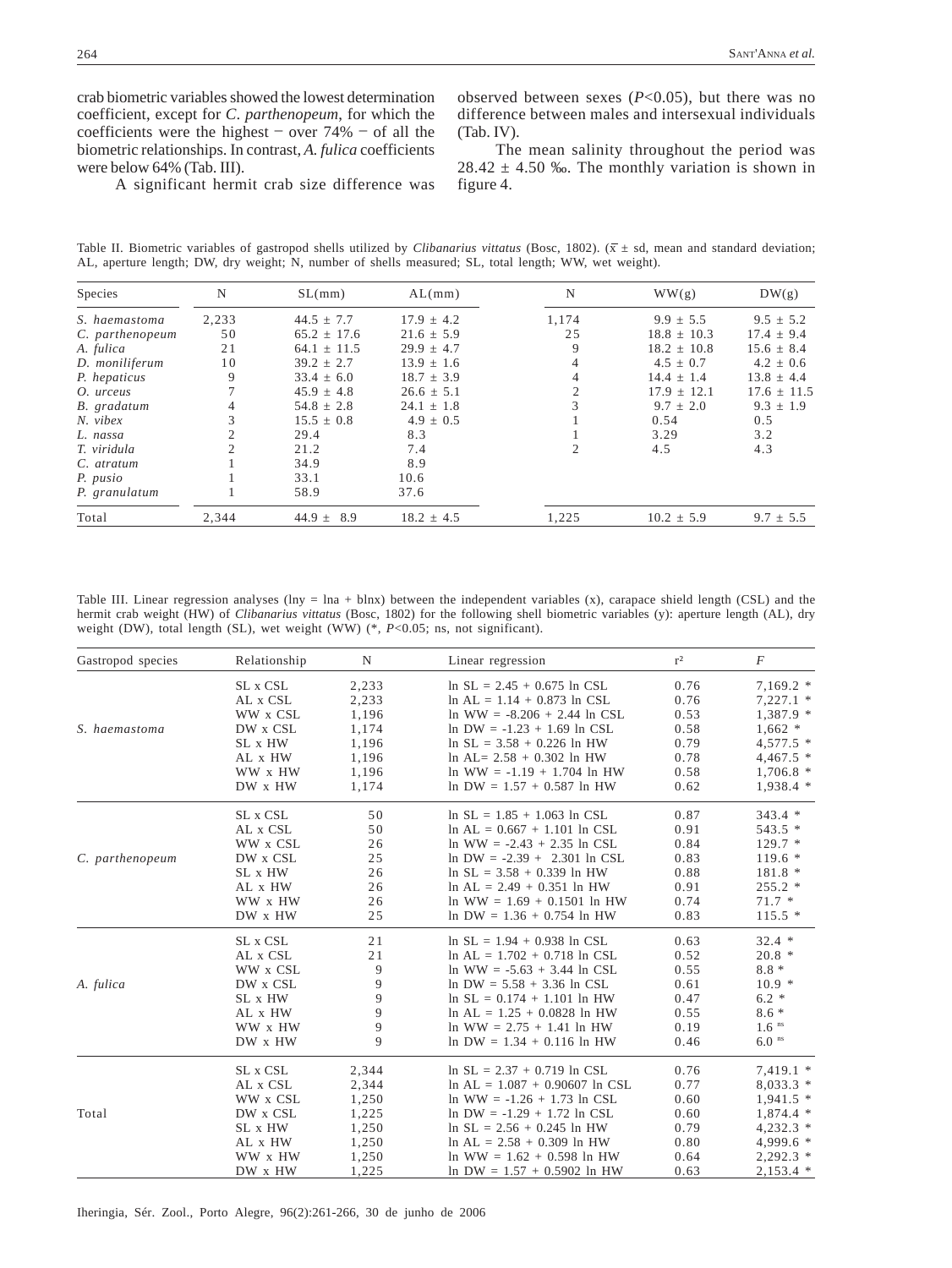Table IV. Carapace shield length values of *Clibanarius vittatus* (Bosc, 1802) in mm (Max, maximum; Min, minimum;  $\overline{x} \pm sd$ , mean and standard deviation) by group. Means followed by the same letter did not show a significant difference (*P*>0.05).

| <b>Sex</b>        | n     | Min | Max  | $\overline{x}$ + sd |
|-------------------|-------|-----|------|---------------------|
| Males             | 644   | 2.7 | 13.8 | $9.2 + 1.8$ a       |
| Females           | 1.594 | 2.6 | 11.7 | $6.6 \pm 1.1$ b     |
| Ovigerous females | 45    | 4.9 | 9.4  | $6.6 \pm 1.1$ b     |
| Intersex          | 61    | 5.4 | 12.3 | $9.5 \pm 1.4$ a     |
| Total             | 2,344 | 2.6 | 13.8 | $7.1 + 1.7$         |



Fig. 4. Monthly mean values of water salinity during the sampling period at Pescadores Beach, São Vicente, State of São Paulo, Brazil.

### **DISCUSSION**

*Clibanarius vittatus* is a common intertidal hermit crab of the Brazilian coast, and many studies have described aspects of its biology and ecology. At Pescadores Beach, *C. vittatus* occupied mostly shells of *S. haemastoma*, as previously observed by NEGREIROS-FRANSOZO *et al*. (1991) in beaches of the São Sebastião and REIGADA & SANTOS (1997). A different shell occupation pattern was reported by TURRA & LEITE (2002), with *Chicoreus senegalensis* (Gmelin, 1790) as the principal shell resource in Pernambuco Inlet, São Sebastião. However, TURRA & LEITE (2002) also observed a preference for *S. haemastoma* in laboratory experiments. This confirms that *C. vittatus* has a specific preference in shell occupation, which may vary according to local occurrence and geographical distribution (NEGREIROS-FRANSOZO *et al*., 1991).

Despite the high occupation frequency of *S. haemastoma*, the highest determination coefficient was found for *C. parthenopeum*; the shell of *C. parthenopeum* differs morphologically from that of *S. haemastoma*: it is more robust and provides better protection for the crabs.

LOWERY & NELSON (1988) and REIGADA & SANTOS (1997) observed that males of *C. vittatus* grow much larger than females. The same pattern was seen in the present study, i.e., the size difference between sexes and the shell occupation of *A. fulica* by males and specimens in intersex.

NAKASONE (2001) recorded an inverse pattern for two species of terrestrial hermit crab, *Coenobita cavipes* Stimpson, 1858 and *C. purpureus* Stimpson, 1858, with large females using *A. fulica* shells in Okinawa, Japan. This land snail shell is large but lightweight (OSORNO *et al*., 1998). Use of *A. fulica* shells may reduce the energetic cost of carrying the shell (HERREID & FULL, 1986). The occupation of *A. fulica* shells by males of *C. vittatus* could be explained by the small number of large shells available at Pescadores Beach, including shells of *A. fulica* and *C. parthenopeum*. According to RITTSCHOF *et al*. (1995), large shells have ample internal space, which may provide several advantages for the crabs, such as high somatic growth, resistance to desiccation and thermal stress, and low risk of predation. At Pescadores Beach, the use of *A. fulica* shells by *C. vittatus* could be explained by the common presence of this gastropod in suprallitoral vegetation that they were eating. This zone is regularly wetted by seawater during high tide, which occasionally killed these gastropods and guaranteed a supply of empty shells for *C. vittatus*.

TURRA & LEITE (2002) established correlations between the shell weight and the size of *C. vittatus* (DW x CSL), using a single log-linear equation, and found a low determination coefficient ( $r^2$  = 0.28). In the present study, the coefficient calculated for the same relationship was three times higher ( $r^2$  = 0.60) than the value found by TURRA & LEITE (2002), but it was lower than the obtained for relationships which involve size  $(r^2 = 0.76)$  or shell aperture  $(r^2 = 0.77)$ . All the coefficients of C. *parthenopeum* calculated by regression analyses were higher than 0.74. A congener, *Clibanarius erythopus* (Latreille, 1818), studied by BOTELHO & COSTA (2000), showed a low correlation in DW x CSL relationship in most of the shells analyzed. This could be explained by shells damage, in almost situation, caused by the presence of encrusting organisms which influence negatively in the hermit crabs reproduction, growth and locomotion (BERTNESS, 1981; OSORNO *et al*., 1998; SANT'ANNA *et al*., 2004). Encrusting organisms were found on all shell surfaces (external and internal) analyzed at Pescadores Beach, but the presence of these organisms did not perceptibly limit hermit crab occupation. *Stramonita haemastoma* was apparently a good shell resource, because it showed a high determination coefficient even in the presence of encrusting organisms.

*Stramonita haemastoma* was the most abundant intertidal gastropod species at Pescadores Beach and adjacent areas (B. S. Sant'Anna, personal observation). Shells of this species showed good biometric correlation (shell aperture and total length) with hermit crab size. These morphological characters act in synergy to determine the shell utilization pattern in this estuary, where in many cases, the most abundant gastropod species is not the one most used by hermit crabs (BORJESSON & SZELISTOWSKI, 1989; TURRA & LEITE, 2001). At Pescadores Beach, many living individuals and empty shells of the small gastropods *Nassarius vibex* and *Littorina flava* King & Broderip, 1832 were present. Few crabs occupied shells of the former species, and no crabs occupied the latter. The lower rate of use of these small shells was a consequence of the absence of *C. vittatus*